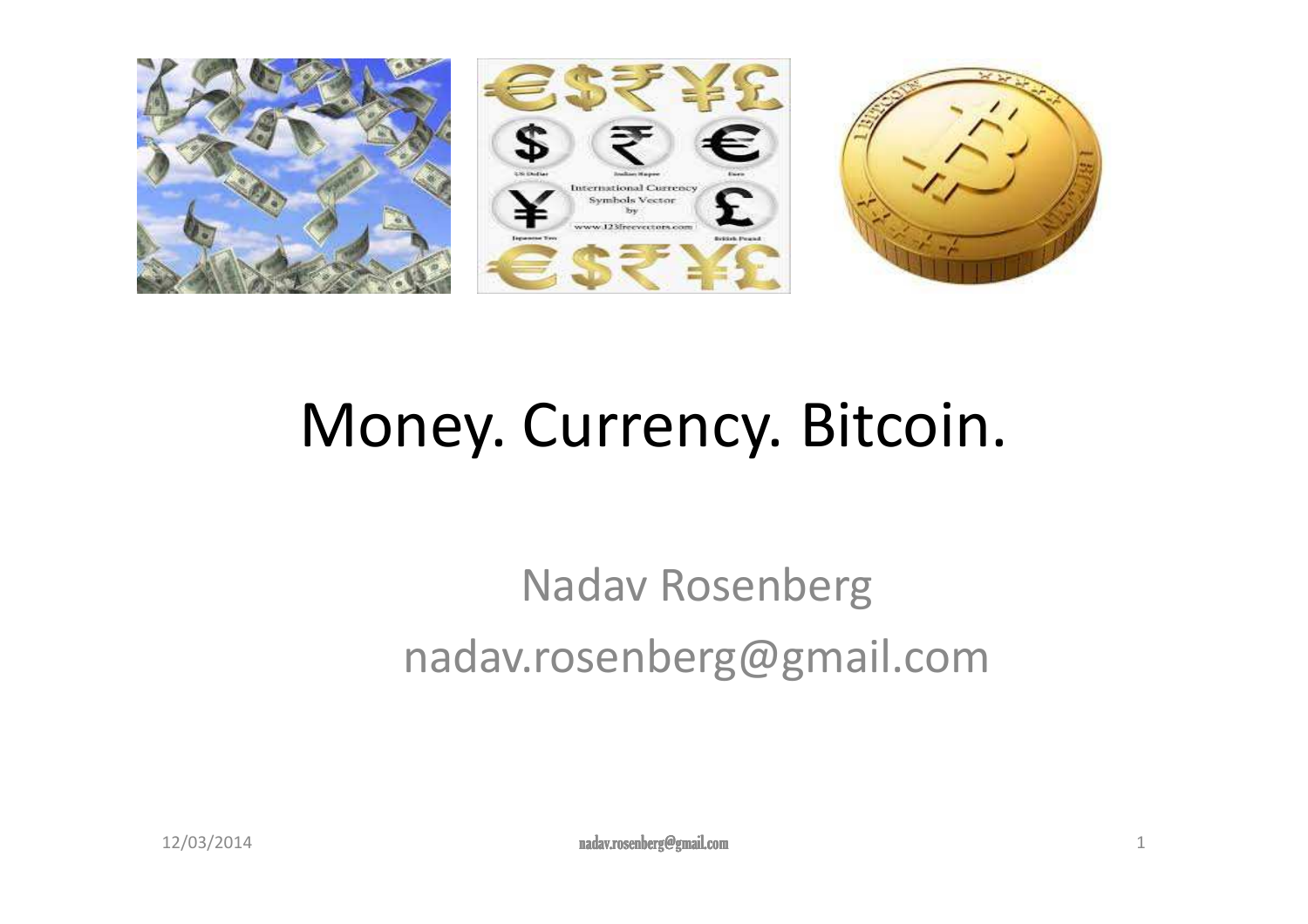# The passion for Money

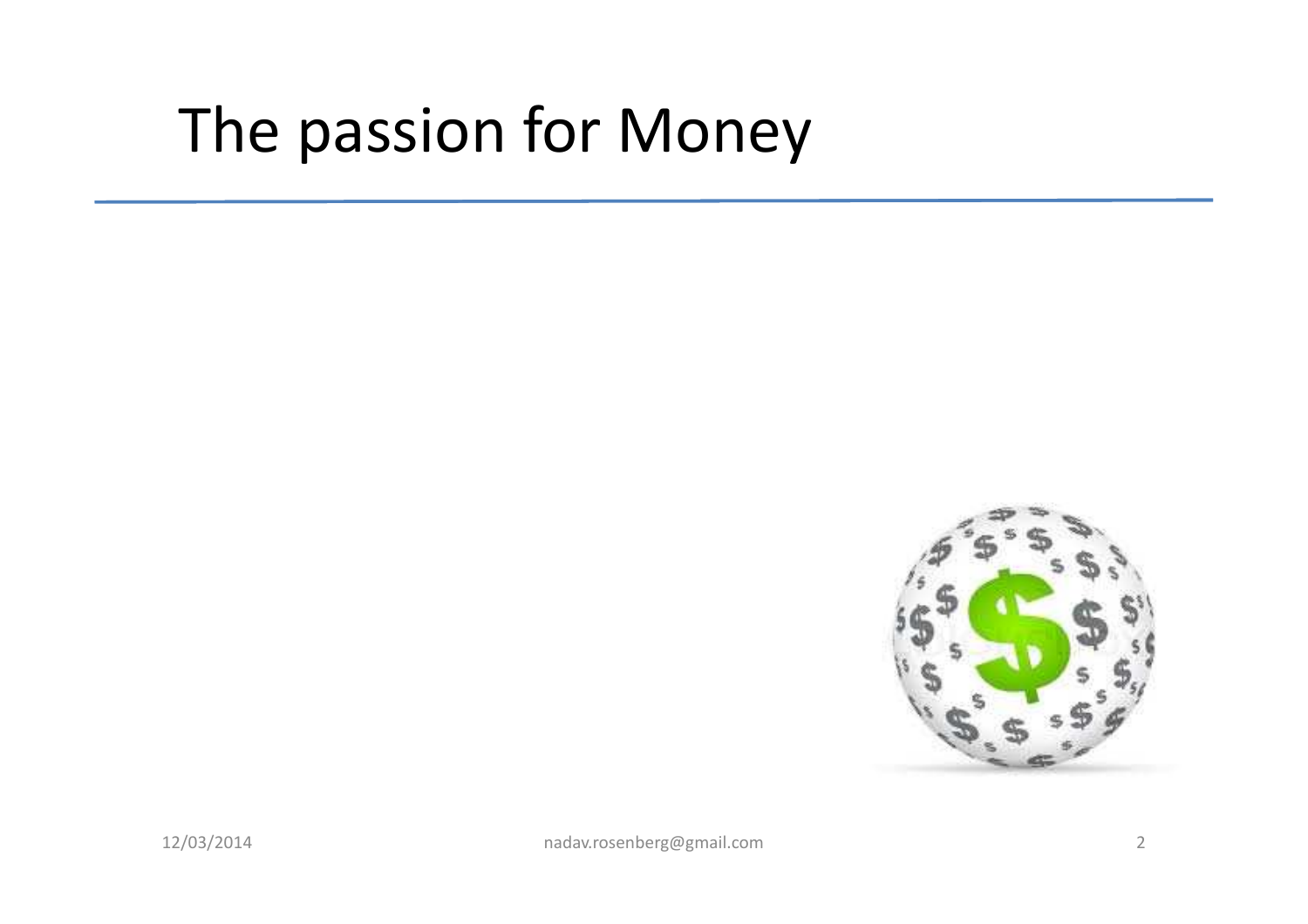#### Agenda

-What is Money?

- What is Currency?
- -What is Bitcoin?
- -Comparing Currencies & the Bitcoin economy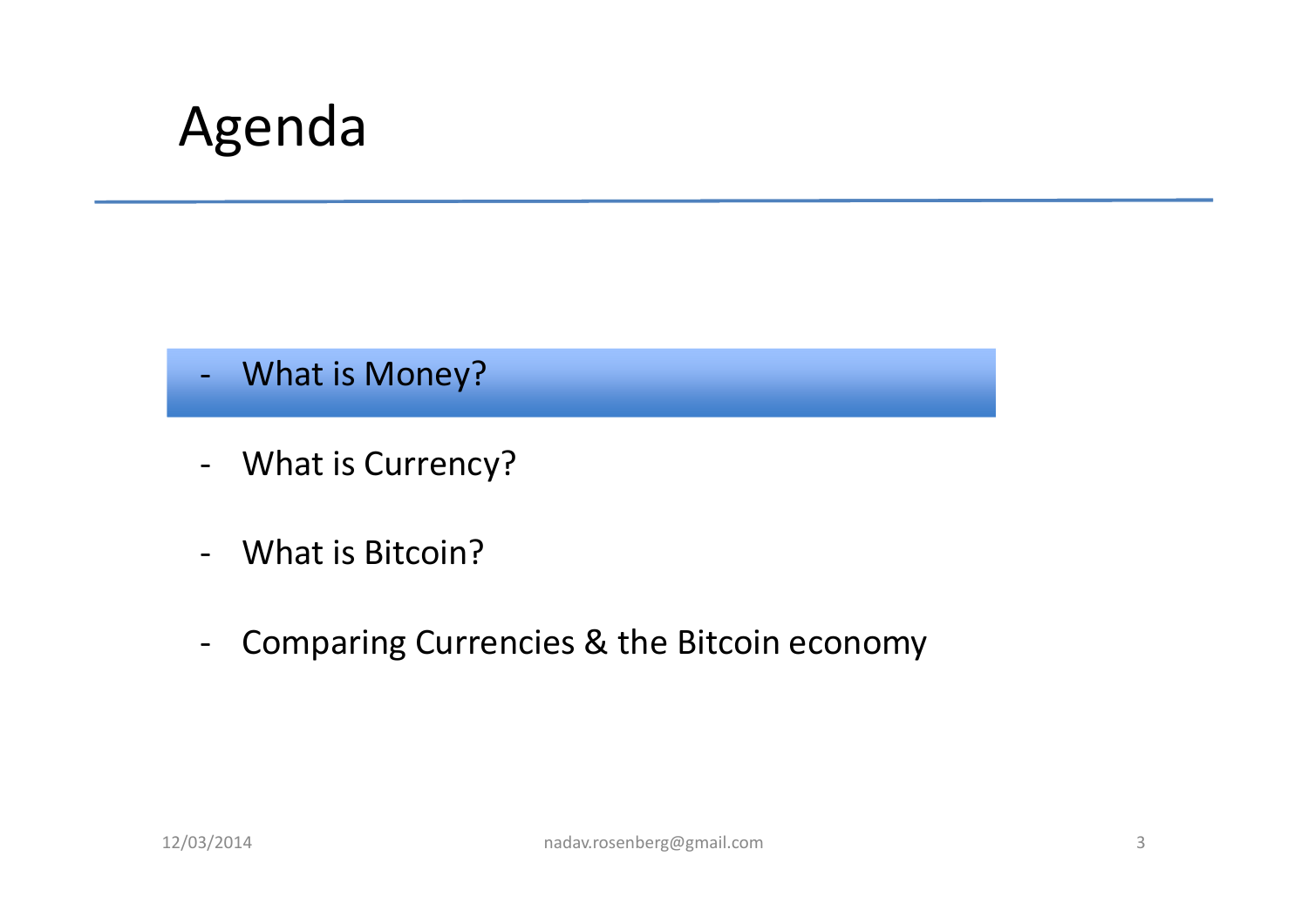### The story of the Rai stones at Yap

# **Yap Island in MicronesiaDistance Delivery** 51. J.K **Williams NOW**

#### **Currency at Yap**



FURN NORW OF THE WORTHAN CAROLINE ISLANDS. discriminate in N. S. Same at a to

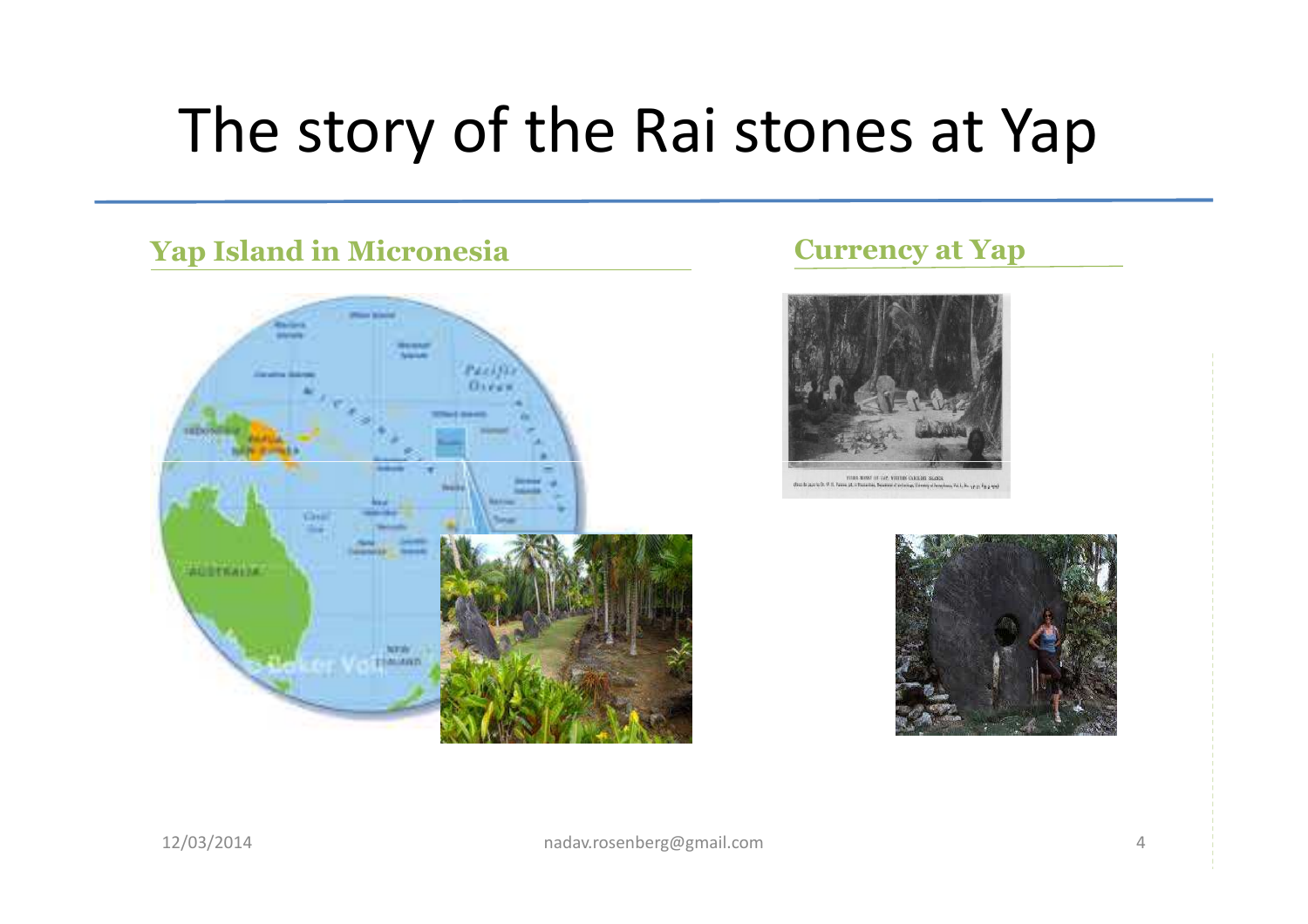# Money is a concept

# *Money is a social concept enabling transfer of purchasing power*

- -Social
- -Concept
- $\blacksquare$ Purchasing power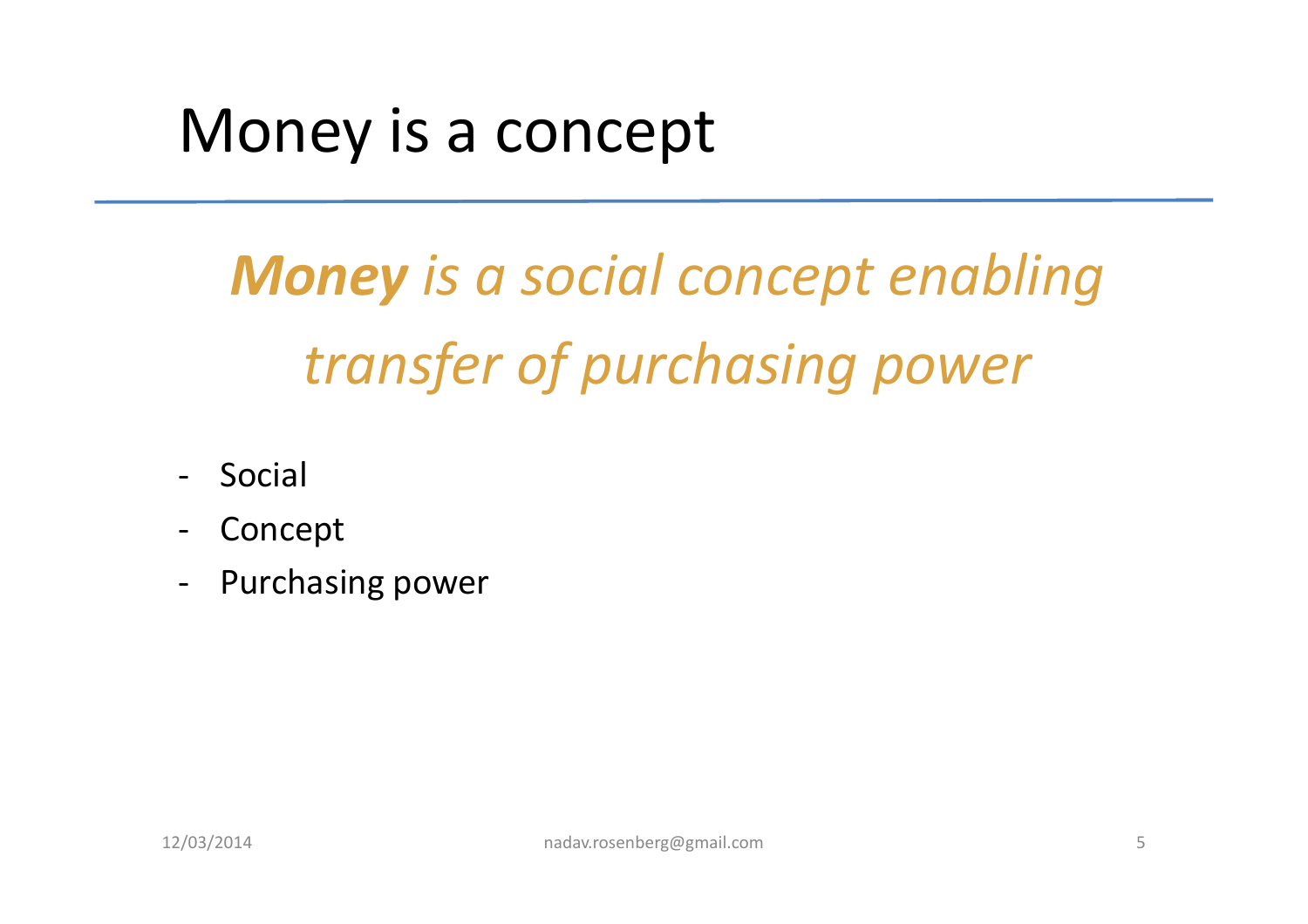#### Literally, Money means Purchasing Power

### *Money = Purchasing Power*

- -Time is '*Purchasing Power'*
- -*'Purchasing Power'* never sleeps
- -*'Purchasing Power'* can't buy love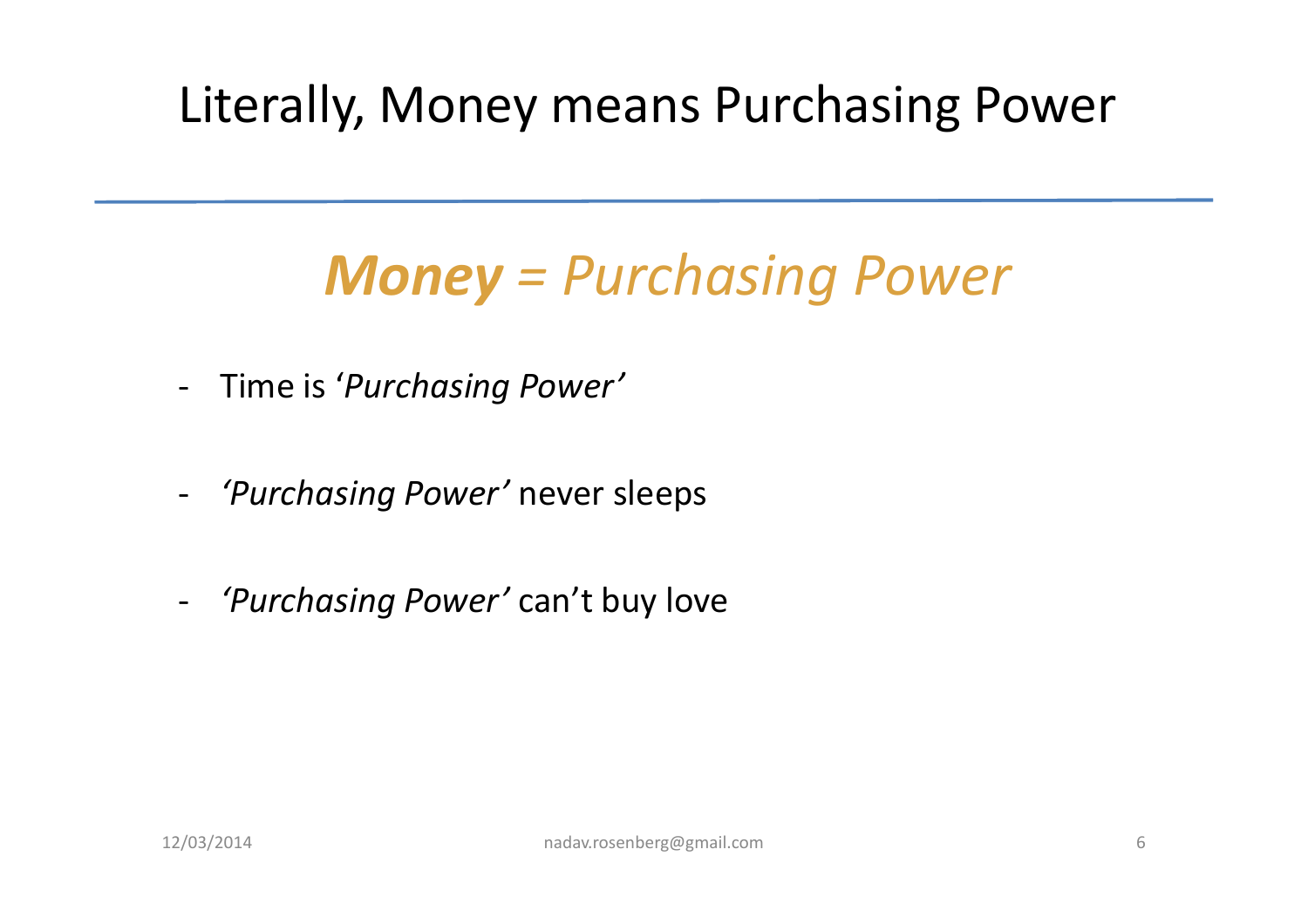# The "features" of Money

- -Unit of account
- $\blacksquare$ Medium of exchange
- $\overline{a}$ "Store of value"
- $\overline{\phantom{a}}$ Accounting system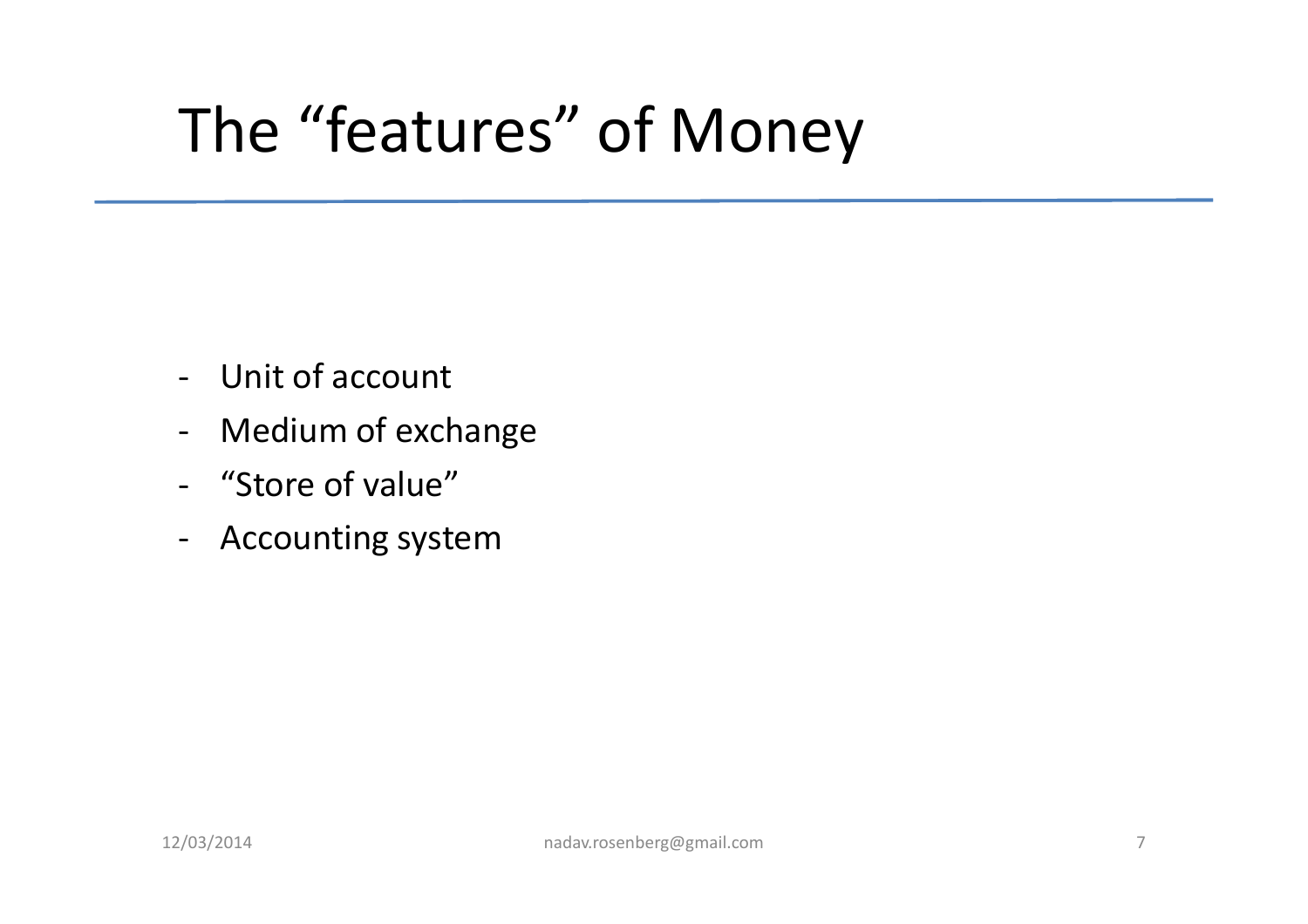#### As a concept Money is similar to Language

# *Language is a social concept enabling transfer of messages*

*(Money is to Commerce what Language is to Communication)*

- $\overline{\phantom{0}}$ Transfer of knowledge
- -Mass communication
- -Large scale cooperation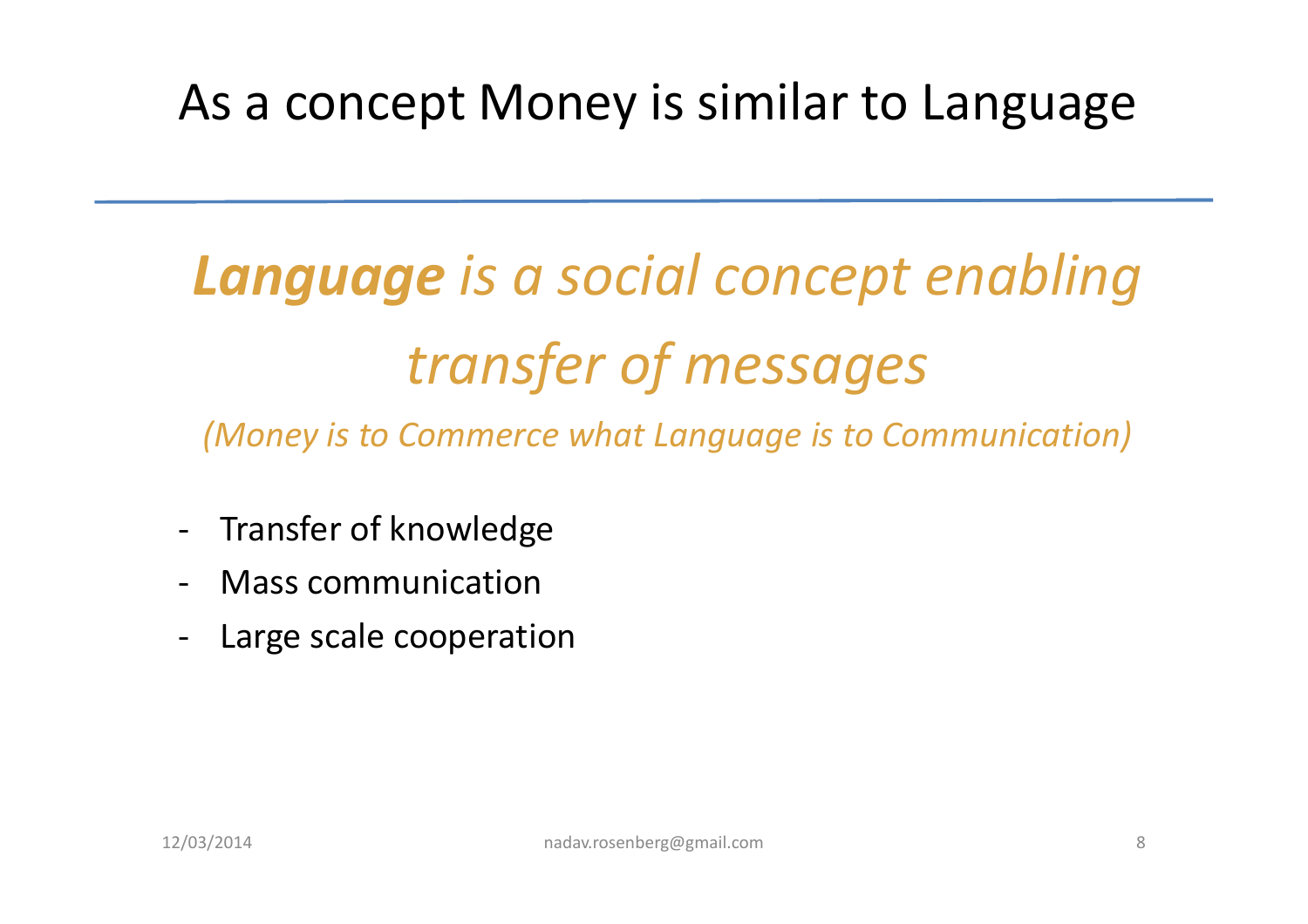#### Agenda

- What is Money?
- -What is Currency?
- -What is Bitcoin?
- -Comparing Currencies & the Bitcoin economy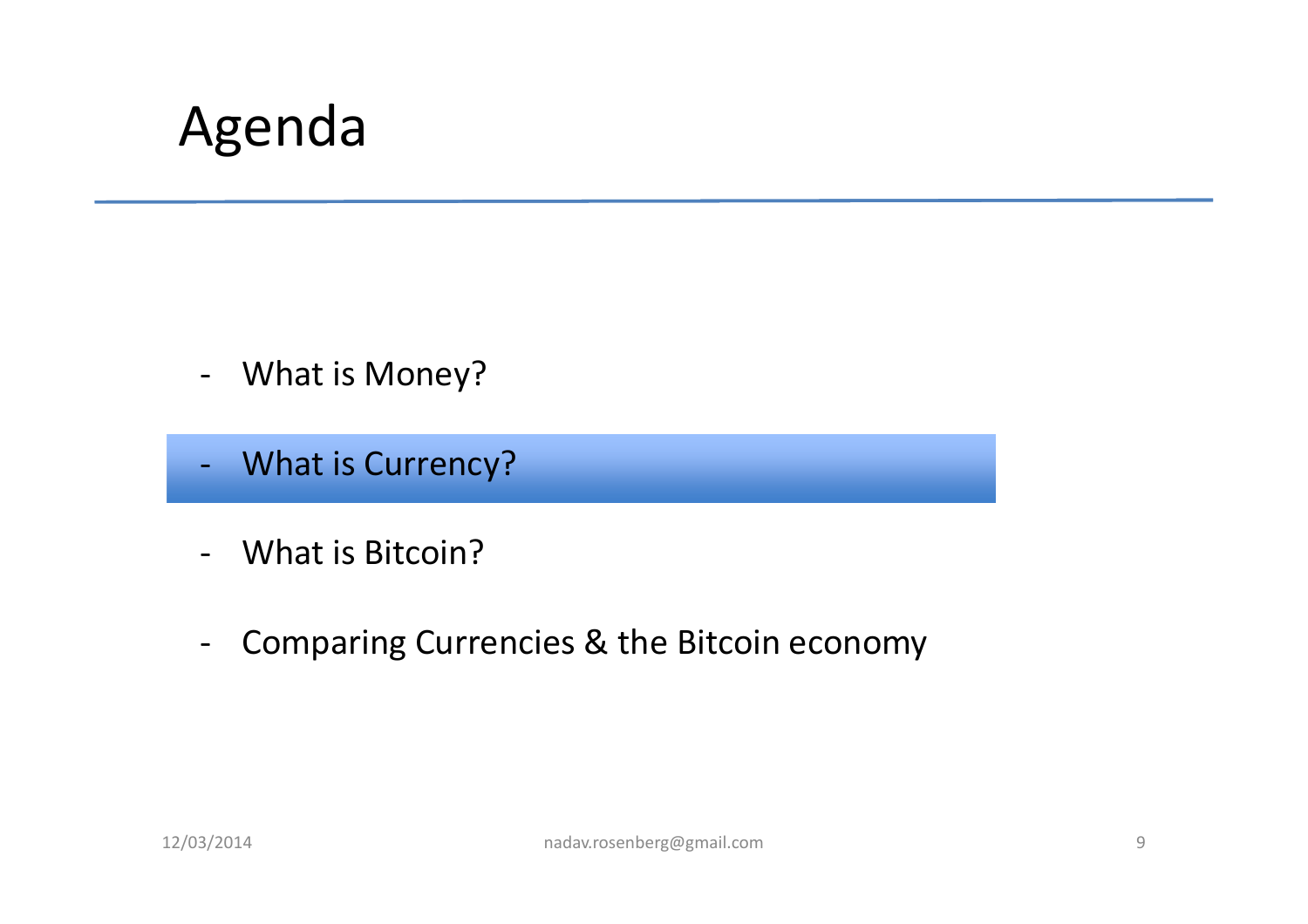### Currency is a Tool

# *Currency is a set of symbols that represents purchasing power*

- $\blacksquare$ Stones
- $\blacksquare$ Gold Pieces
- $\blacksquare$ Dollars
- -Bitcoins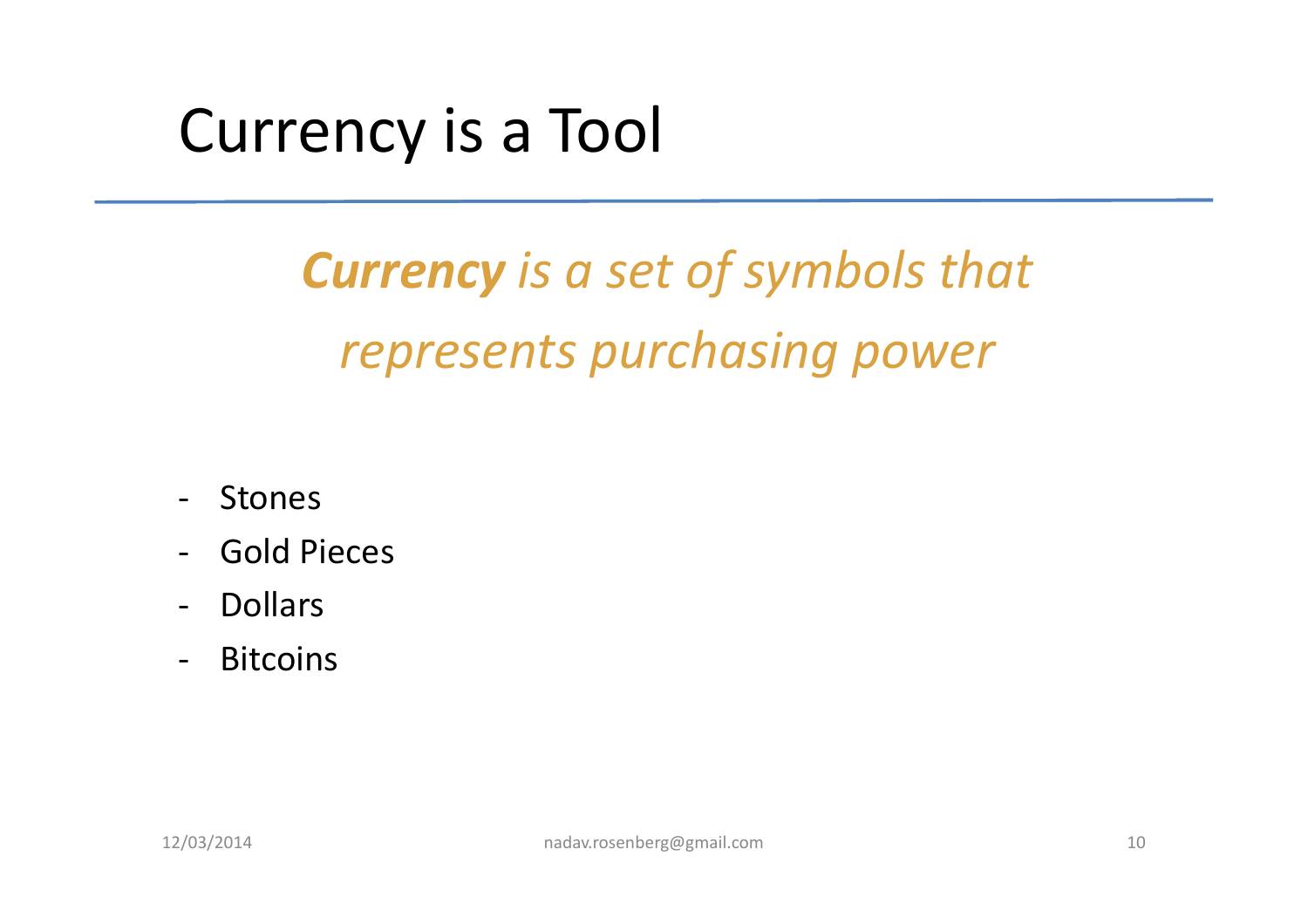#### Currencies

| <b>YOUR NAME</b><br>123 YOUR STREET<br>YOUR CITY STATE ZIP<br>11231456-7890 | <b>S-08/W1234</b><br>$B_4u$ | 030           |
|-----------------------------------------------------------------------------|-----------------------------|---------------|
| Bezie the                                                                   |                             |               |
|                                                                             |                             | Dollars & SHI |
| <b>YOUR FINANCIAL INSTITUTION</b><br><b>ANYTOWN, USA</b>                    |                             |               |
| No.                                                                         |                             |               |
| 41234567800 0301 123m456m7M                                                 |                             |               |











12/03/2014

nadav.rosenberg@gmail.com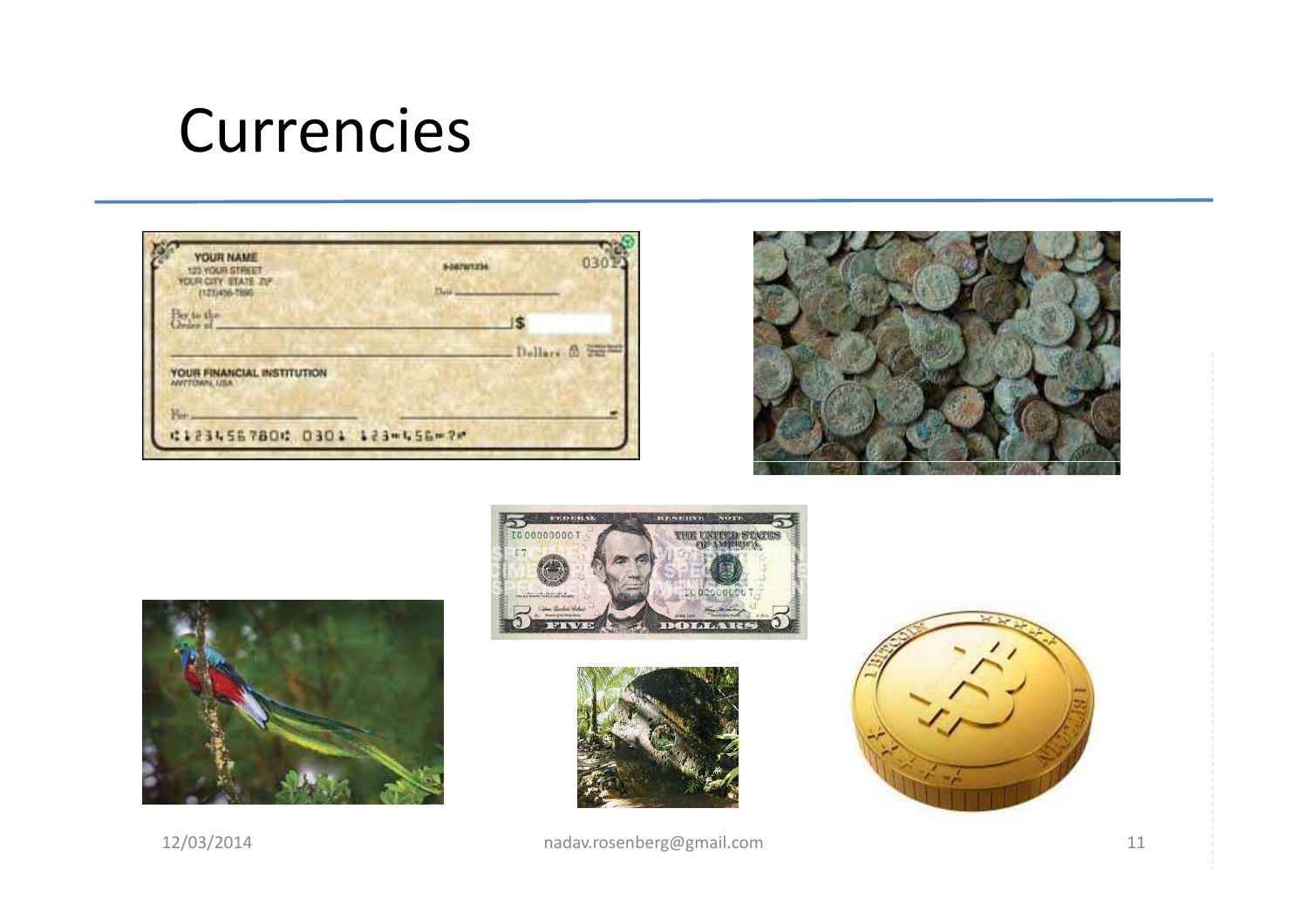## Currency doesn't have to be…

- **Of intrinsic value**
- Backed by a government
- **A** legal tender
- **Accepted as tax**
- Accepted by everyone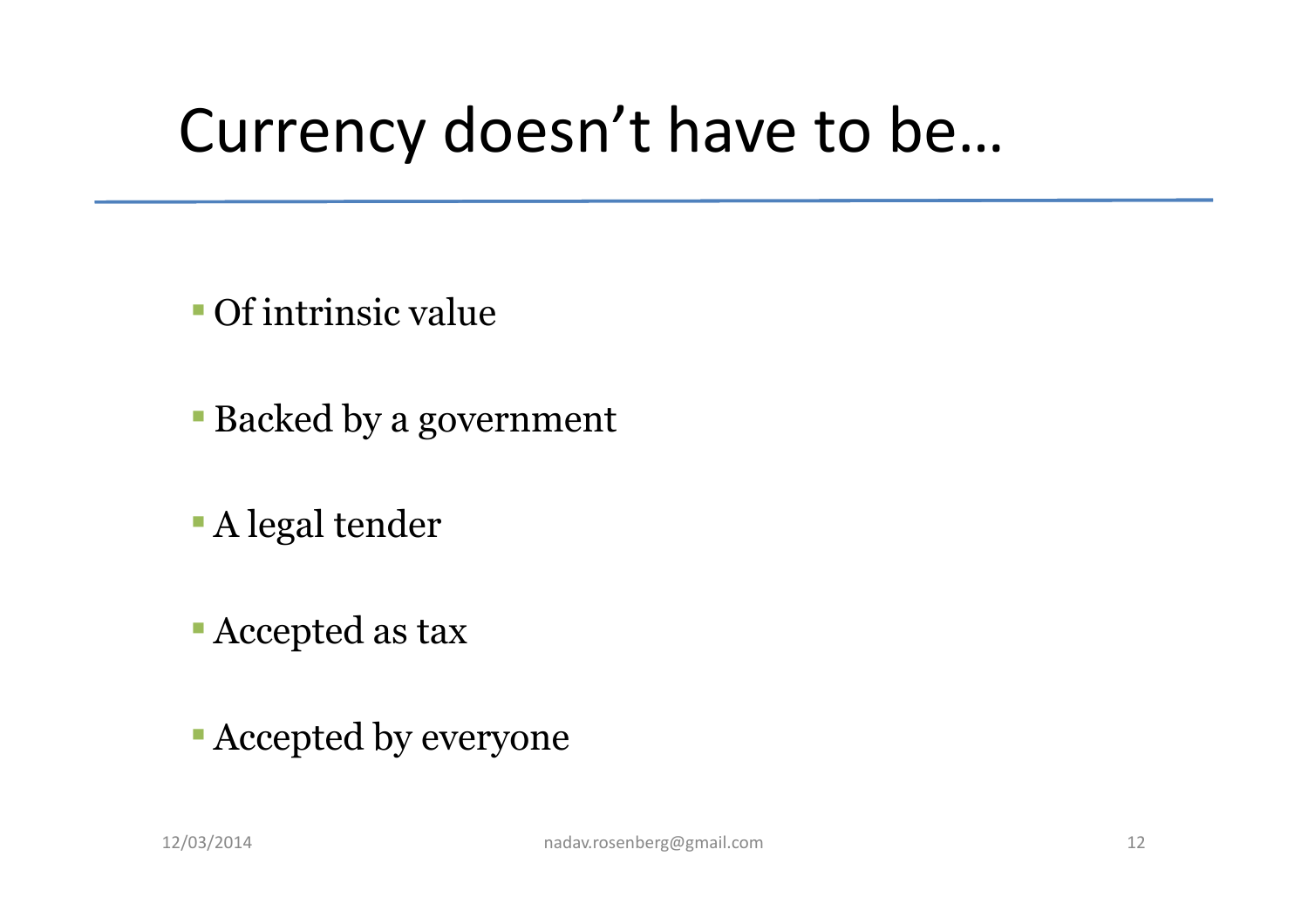### Currency has to be…

A set of symbols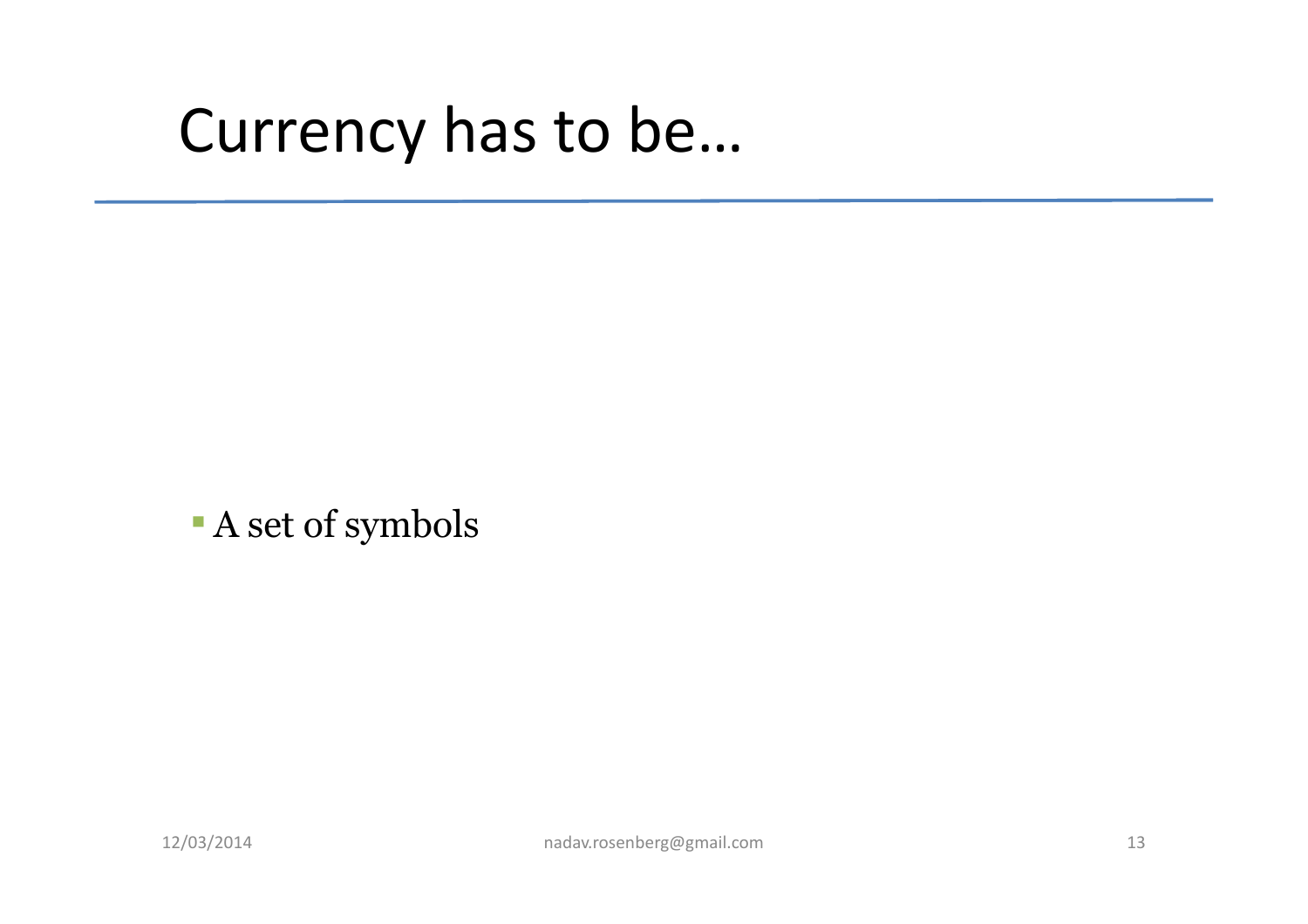### Currency is similar to Language

# *Language is a set of symbols that represents things, actions, and attributes*

- -English
- -Japanese
- - $C++$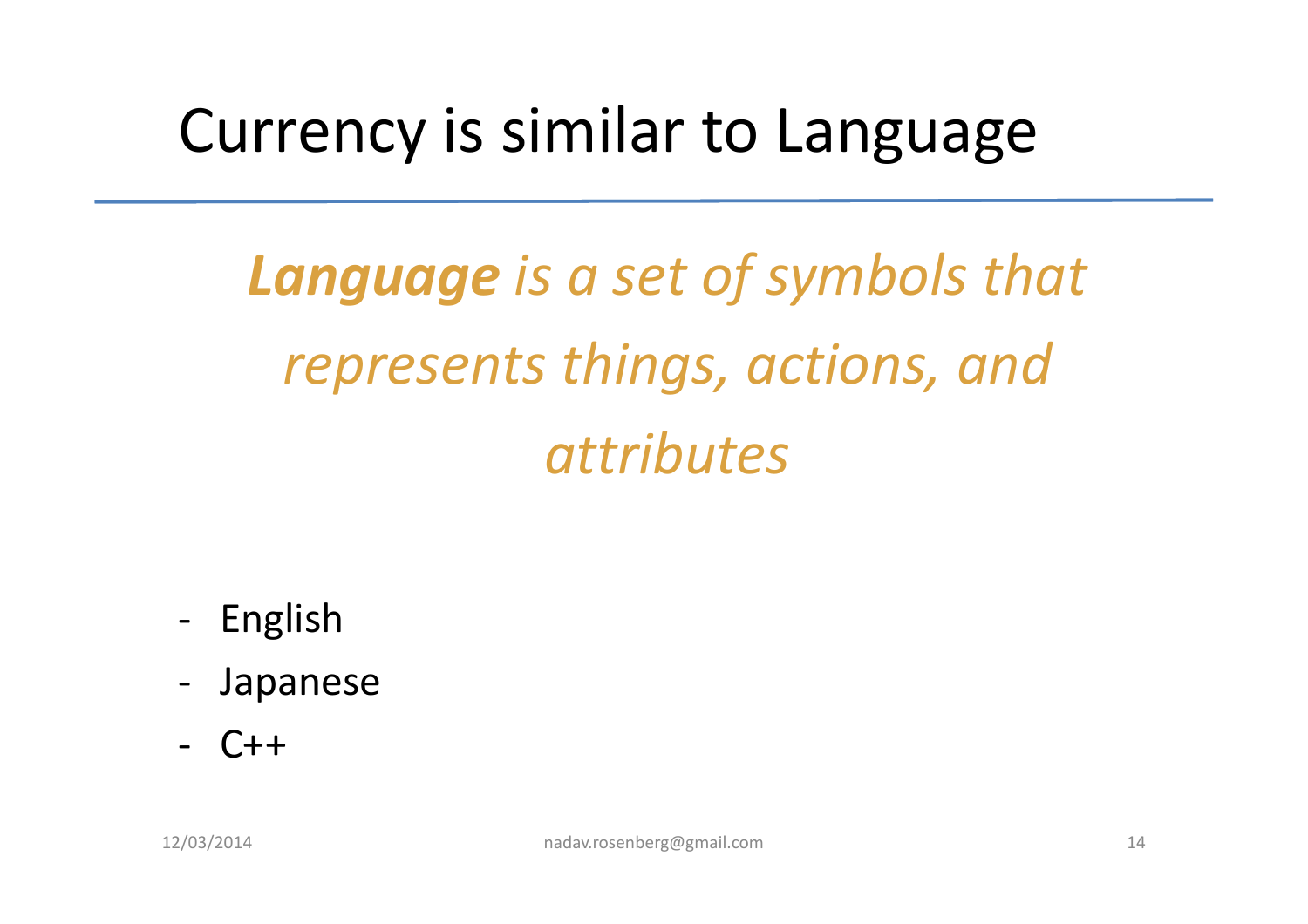#### Examples of Currencies and Languages

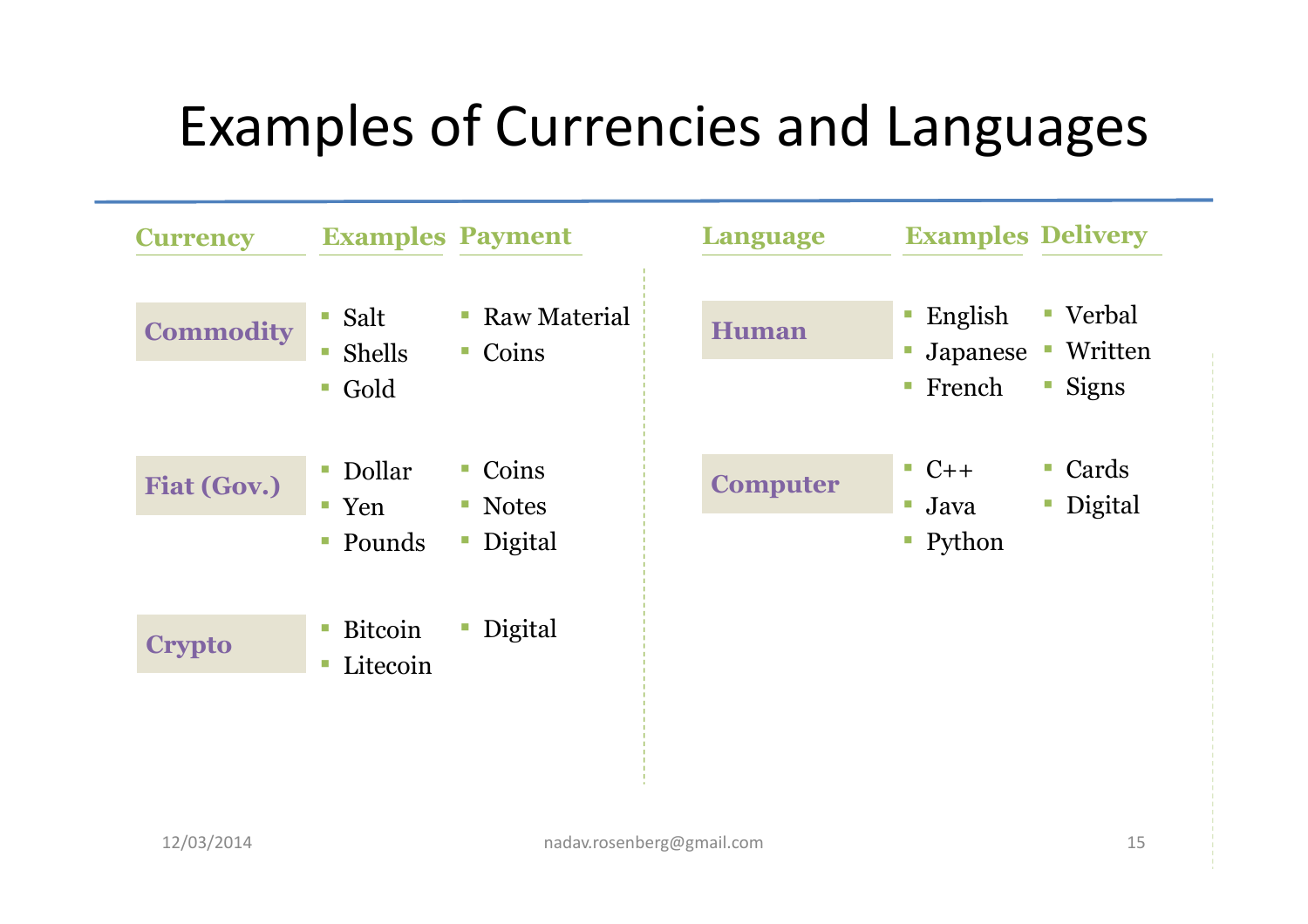#### 5 requirements for a perfect Currency

|                     | <b>Requirement</b>                               | So that                                               |
|---------------------|--------------------------------------------------|-------------------------------------------------------|
| <b>Limited</b>      | Final number of symbols                          | • No one can steal your relative<br>purchasing power  |
| <b>Fungible</b>     | Symbols are interchangeable.<br>$A=B, B=A.$      | • You can trade with anyone,<br>anytime               |
| <b>Durable</b>      | Symbols can survive time<br>and weather          | • You can save your purchasing<br>power or pass it on |
| <b>Divisible</b>    | Symbols are easily divisible<br>to smaller parts | It can represent also small<br>things                 |
| <b>Transferable</b> | Symbols can be easily<br>transferred             | ■ It's practical to use                               |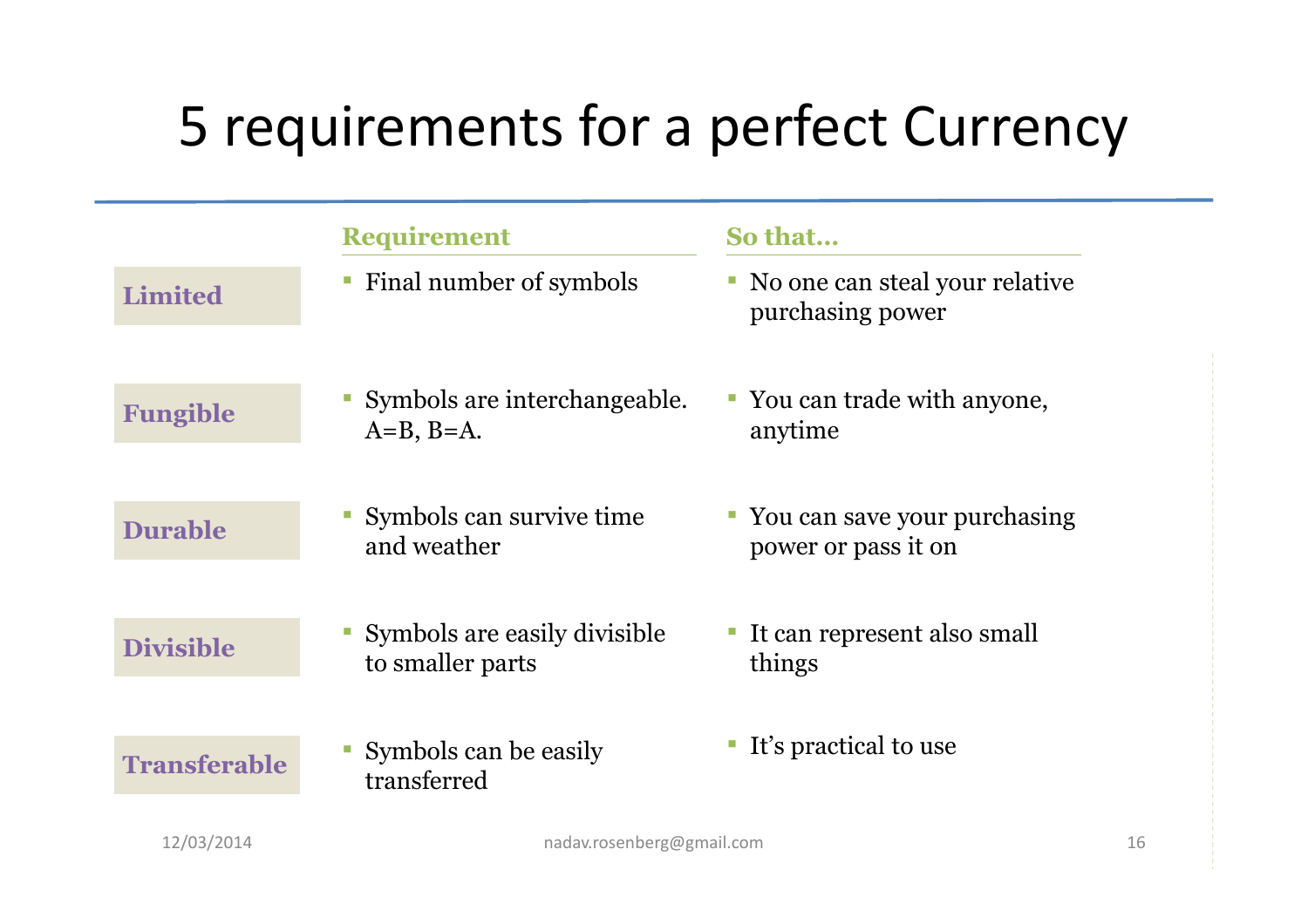#### Agenda

- -What is Money?
- -What is Currency?
- -What is Bitcoin?
- -Comparing Currencies & the Bitcoin economy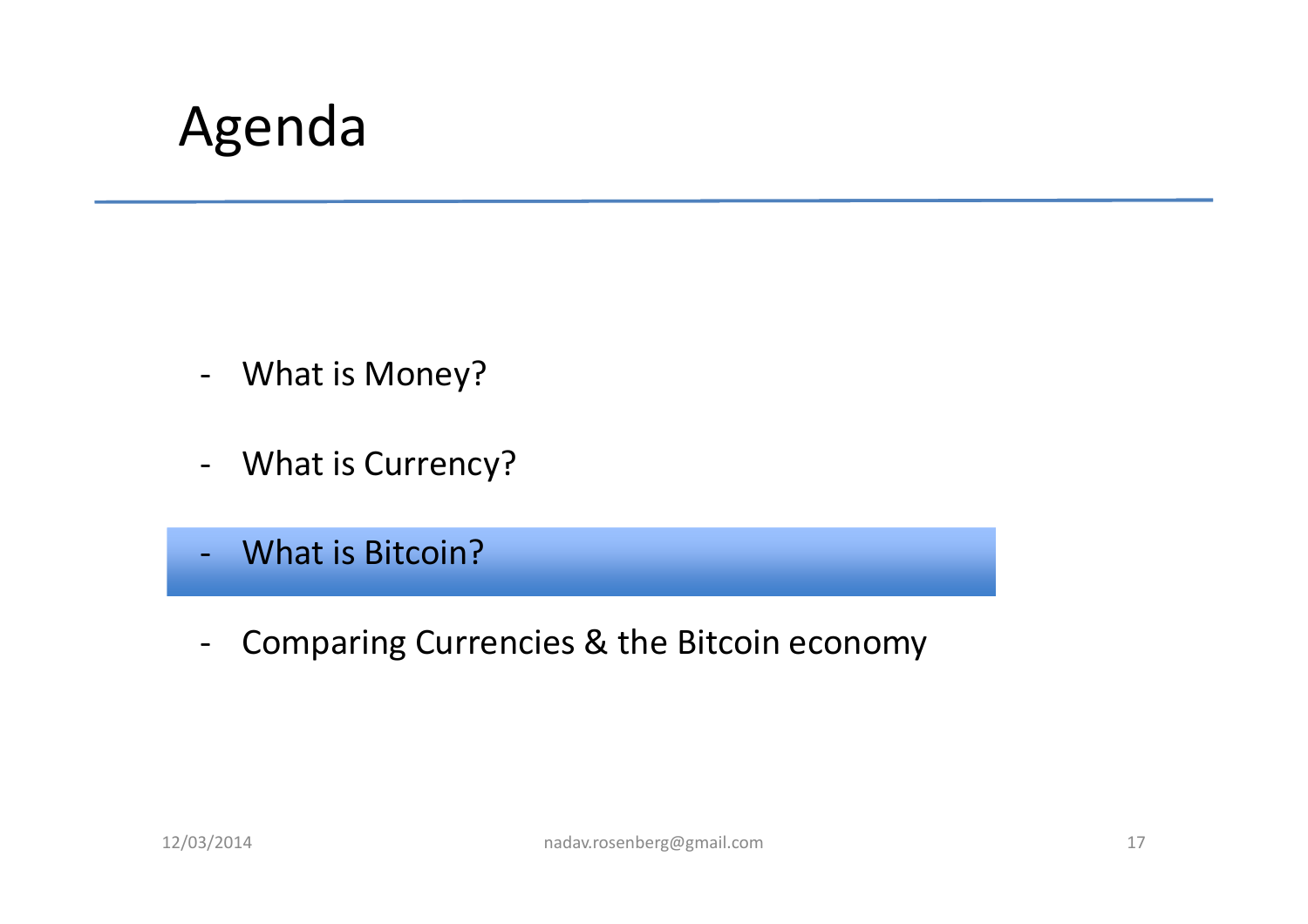# Bitcoin is two things

# *Bitcoin is both a protocol and a currency*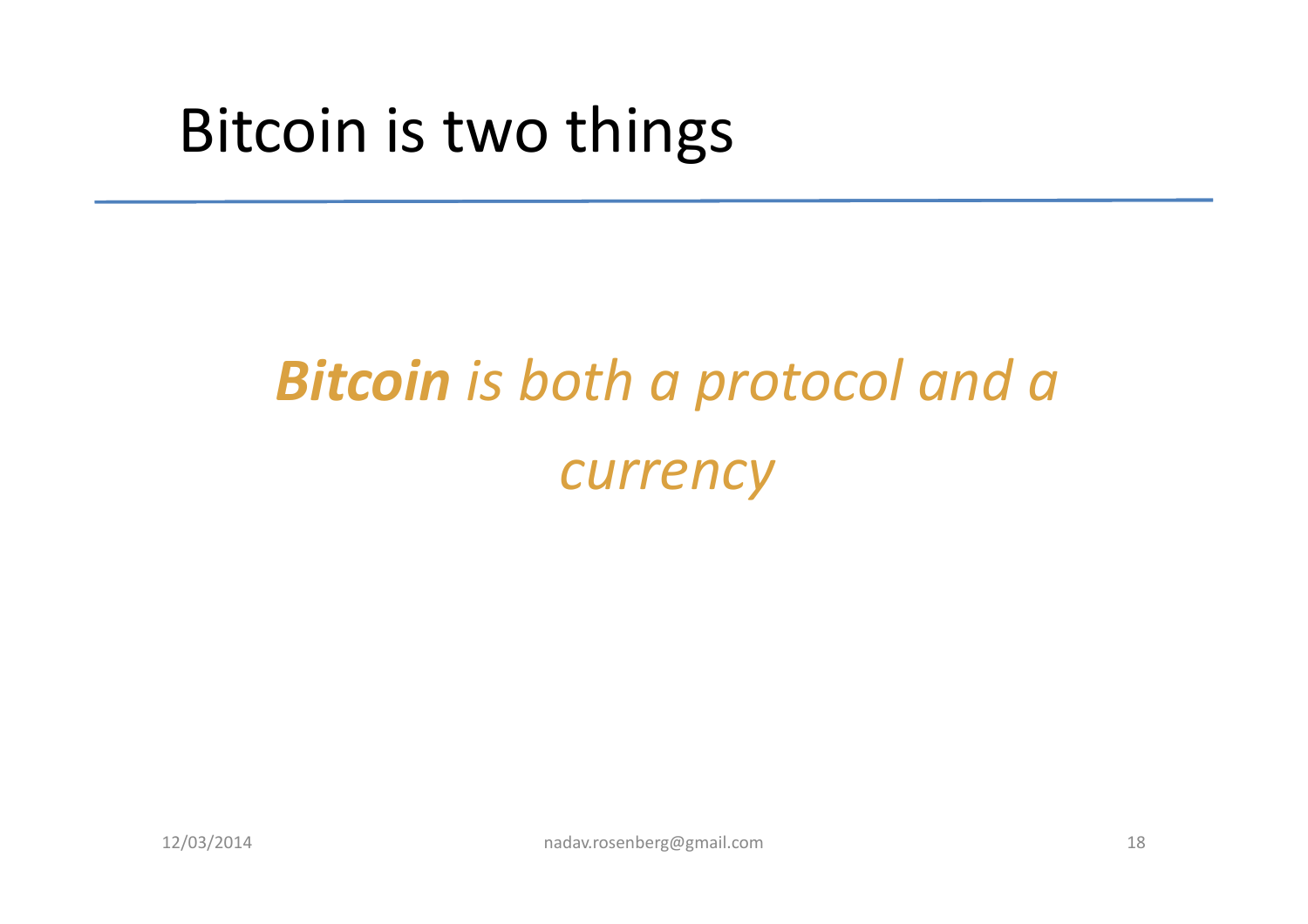#### Protocol

#### Think Internet. Network. Infrastructure. Technology.

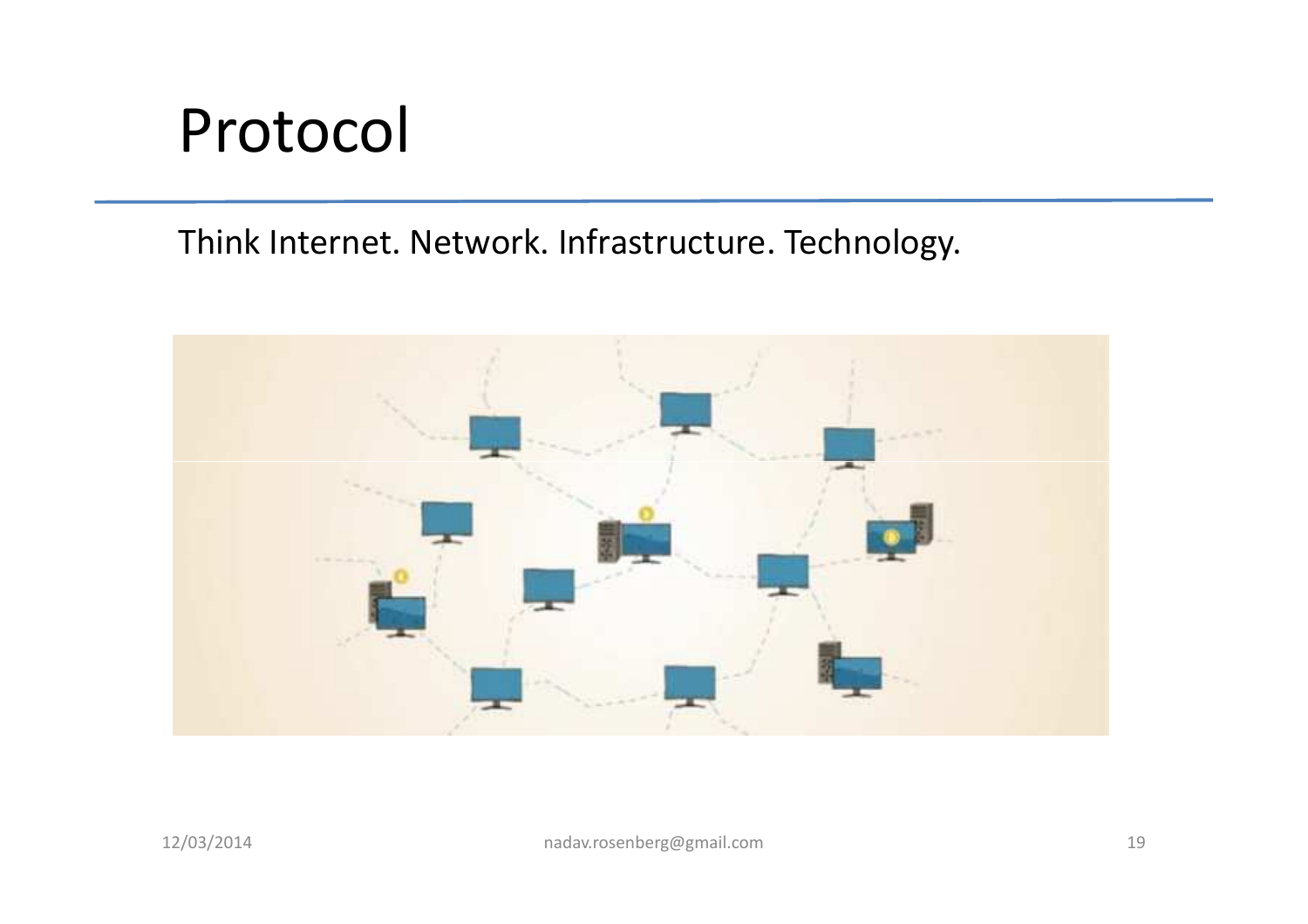#### Currency.

Think email. (but also other applications)

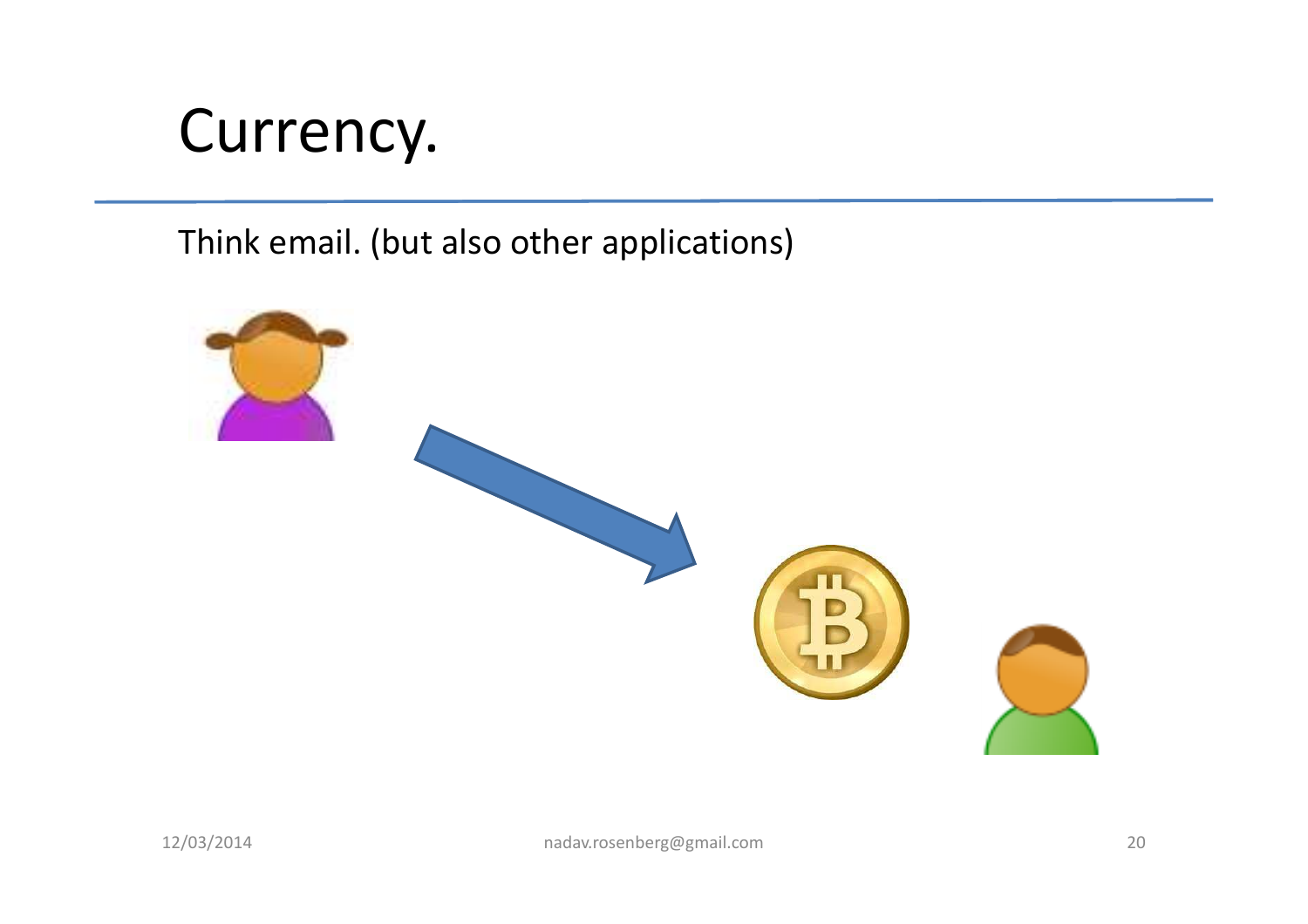# Bitcoin uses a Public Ledger

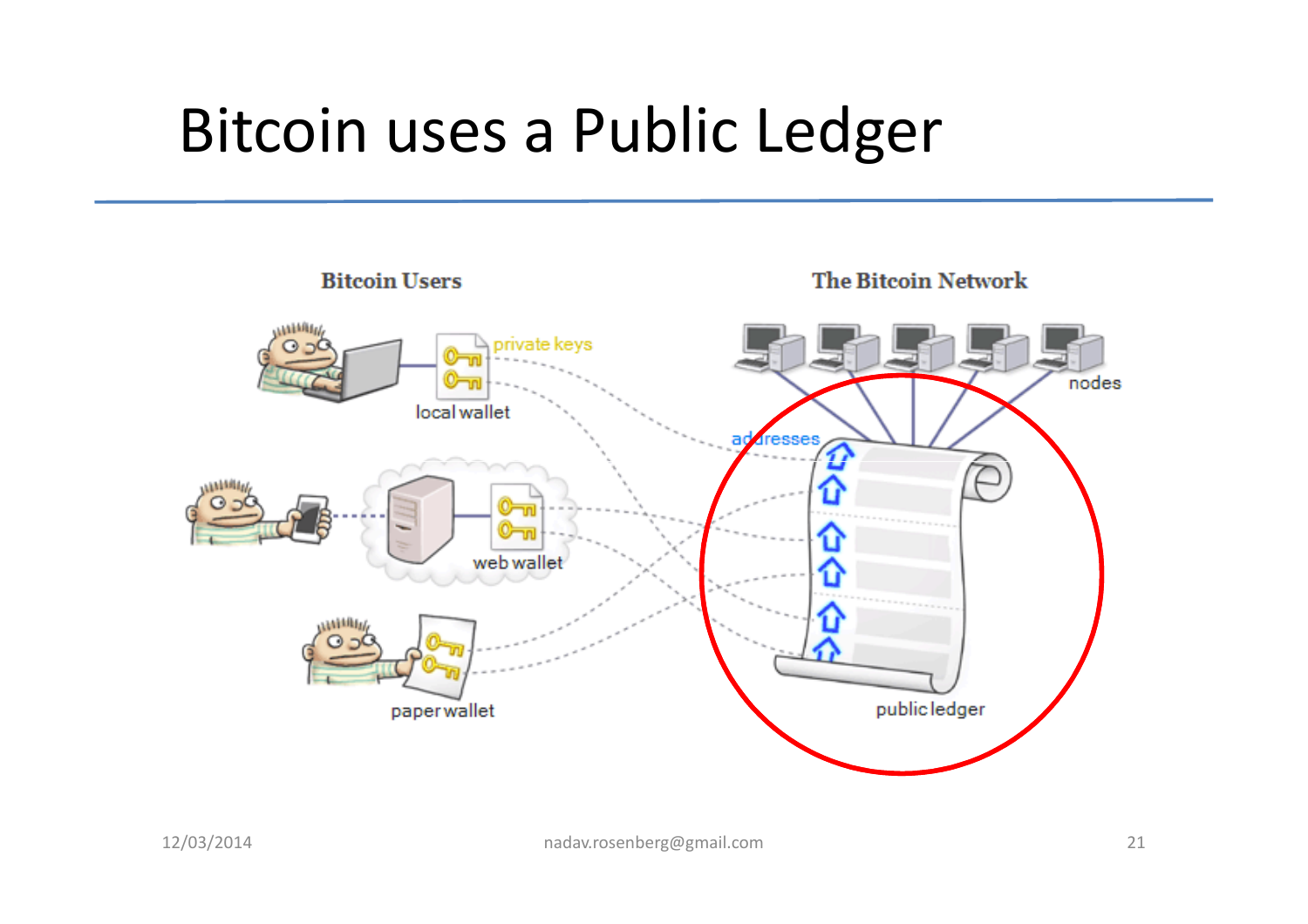#### Agenda

- What is Money?
- -What is Currency?
- -What is Bitcoin?

-Comparing Currencies & the Bitcoin economy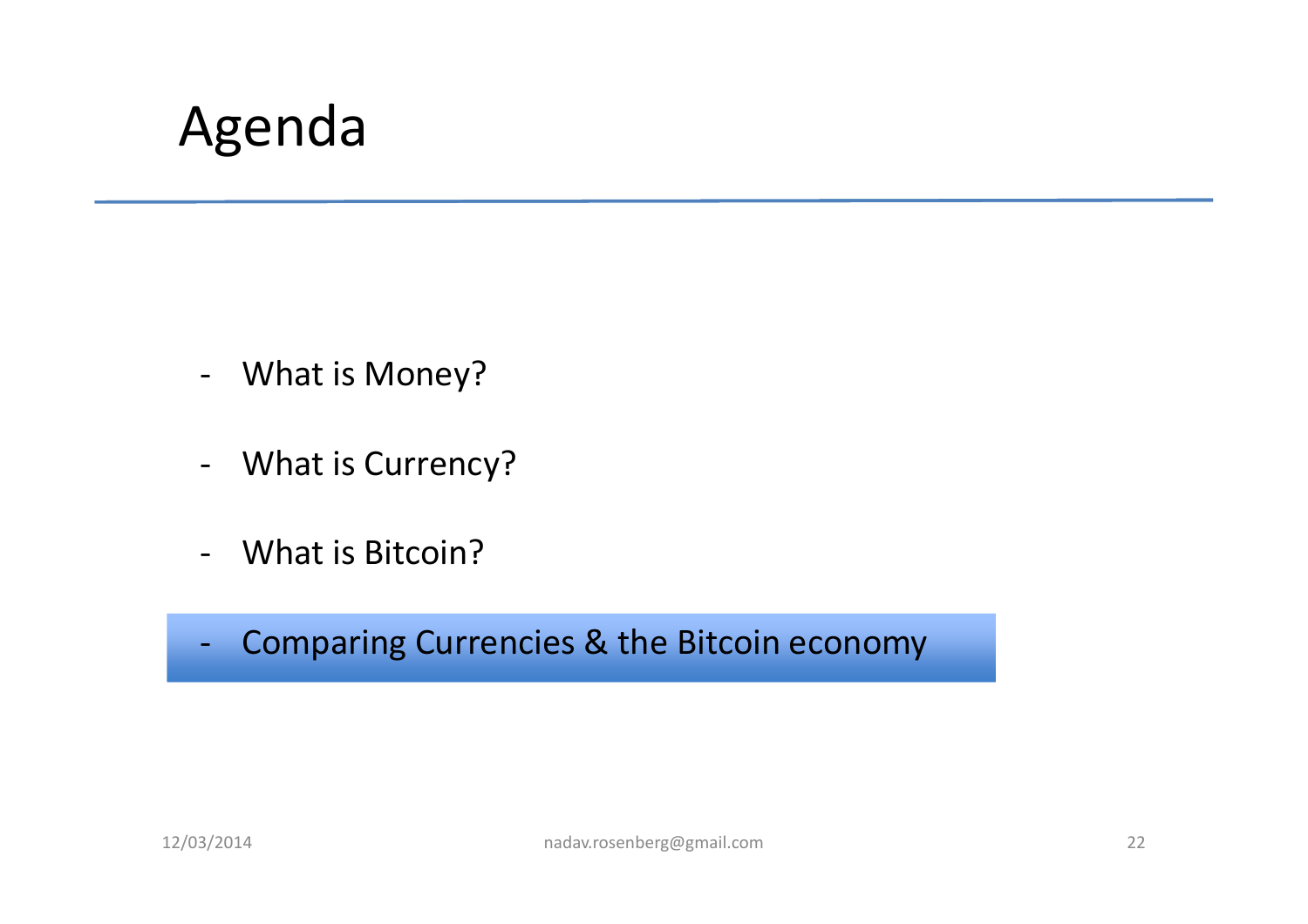# Receiving Currency

![](_page_22_Figure_1.jpeg)

12/03/2014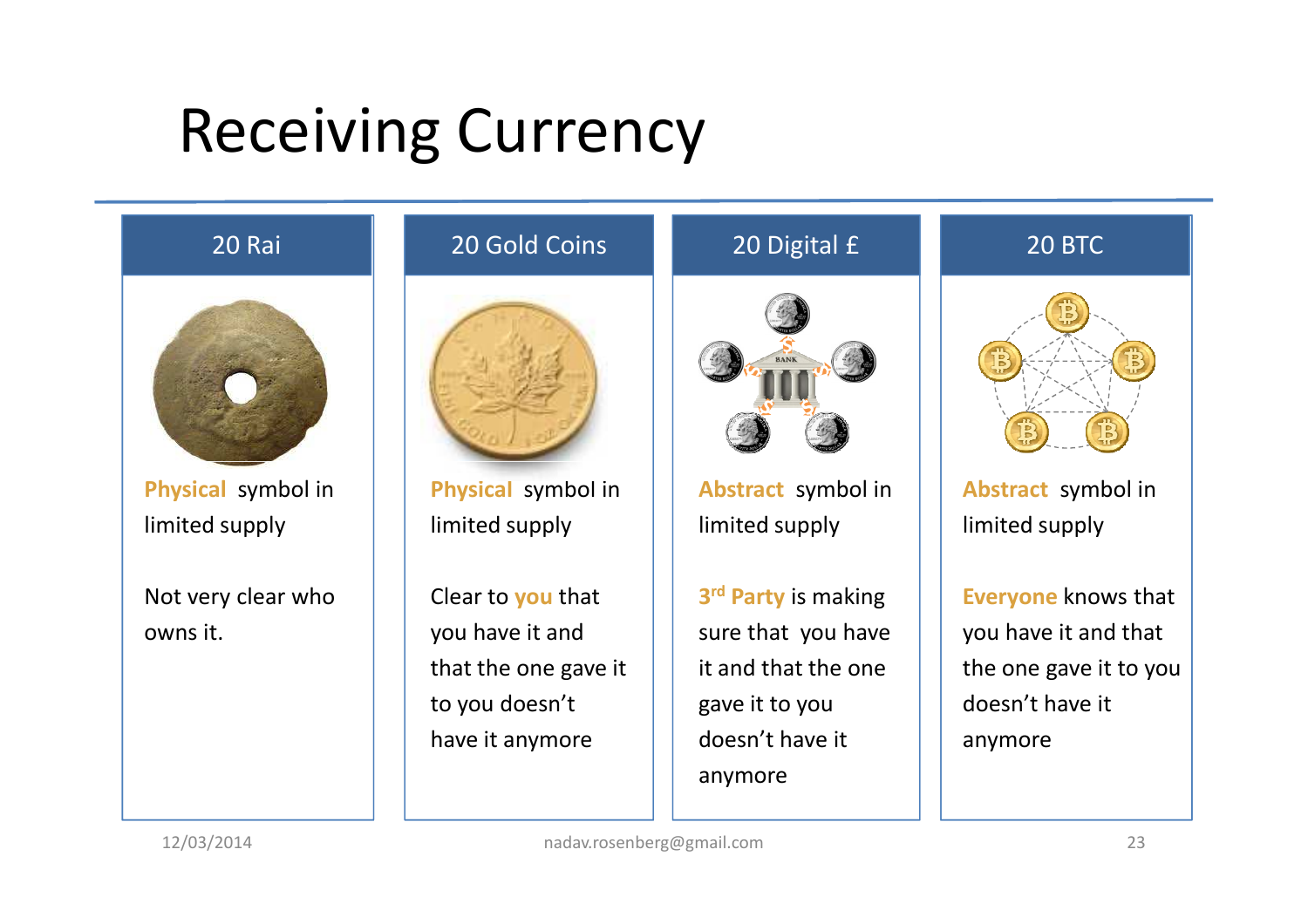# Comparing Currencies

Bad

![](_page_23_Figure_3.jpeg)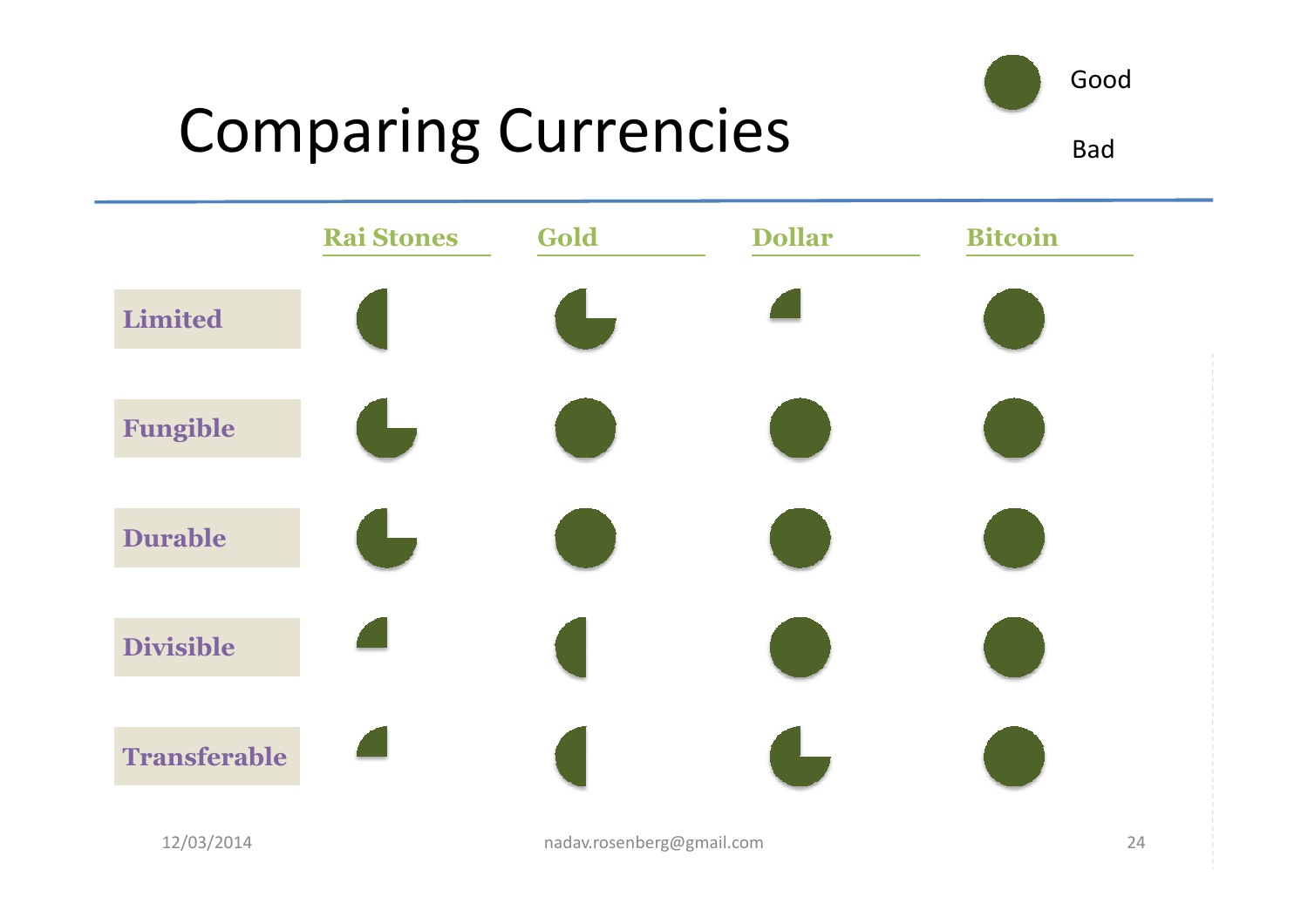# The Bitcoin Economy

![](_page_24_Picture_1.jpeg)

![](_page_24_Figure_2.jpeg)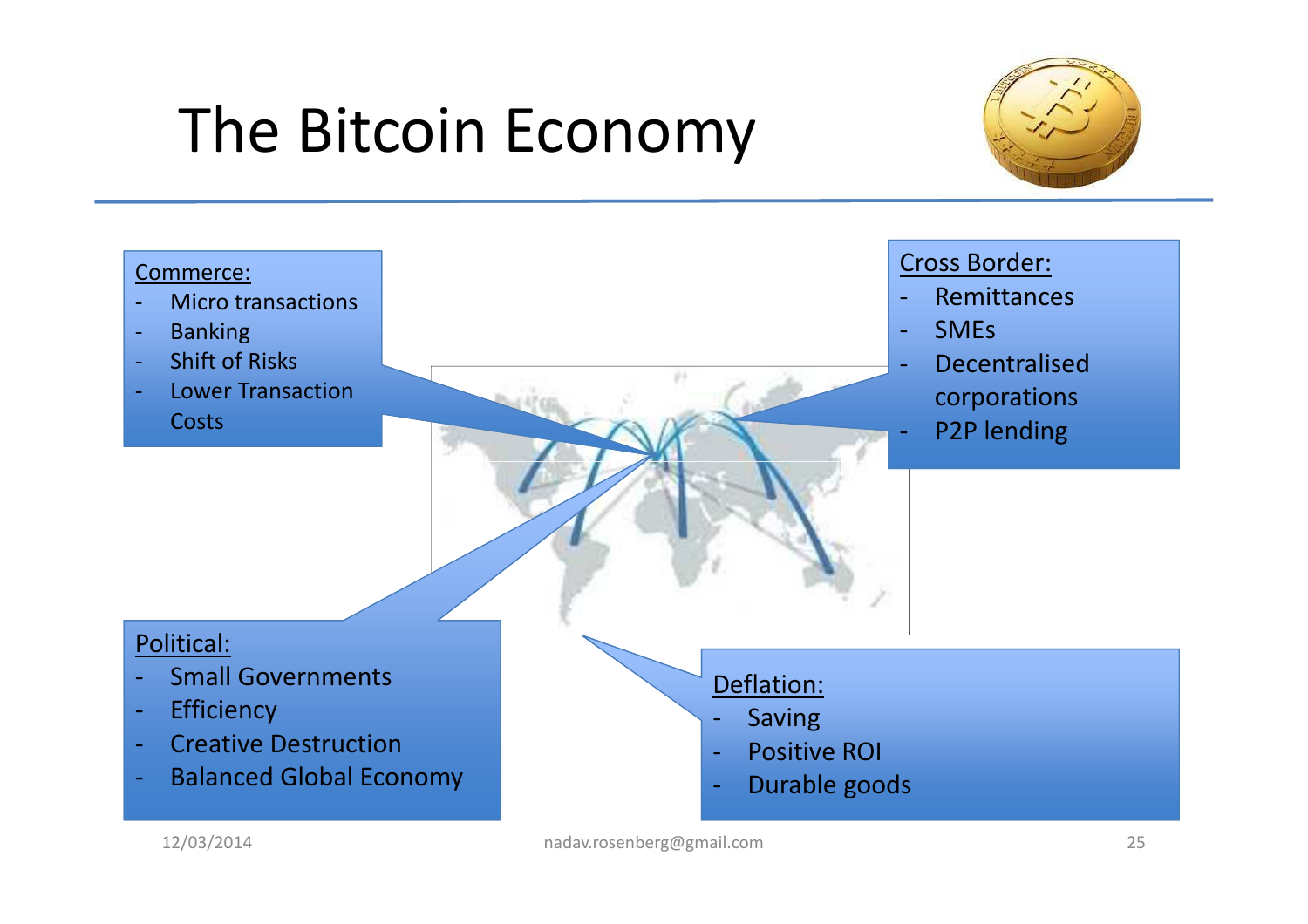#### Progress

### *Progress is driven by entrepreneurs and the human spirit, not by currency supply!*